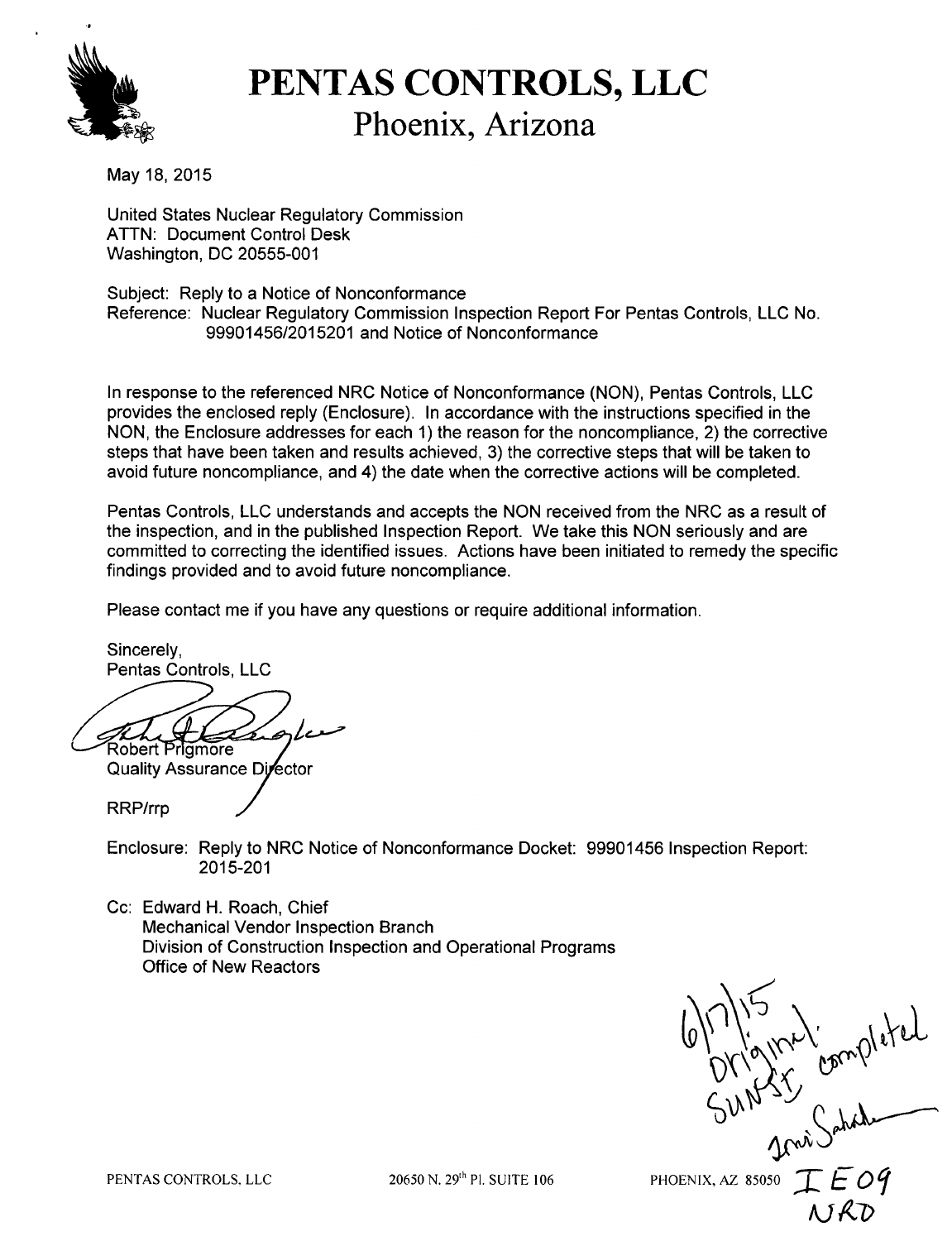## **Reply to a Notice of Nonconformance** May 18, 2015

A. Criterion XV, "Nonconforming Materials, Parts, or Components," of Appendix B, "Quality Assurance Program Criteria for Nuclear Power Plants and Fuel Reprocessing Plants," to Title 10 of the Code of Federal Regulations (10 CFR) Part 50, "Domestic Licensing of Production and Utilization Facilities," states that, "Measures shall be established to control materials, parts, or components which do not conform to requirements in order to prevent their inadvertent use or installation. These measures shall include, as appropriate, procedures for identification, documentation, segregation, disposition, and notification to affected organizations. Nonconforming items shall be reviewed and accepted, rejected, repaired or reworked in accordance with documented procedures."

Section 6.3.7, of Pentas Quality Assurance Procedure (QAP) 15.0, "Nonconformance Reporting and Corrective Action," Revision 1 dated April 15, 2014, states that "Upon completion of verification of corrective action, the QA Director shall sign and date the NCR, note the date of closure and shall file the NCR [nonconformance report] as a Quality Record."

Section 6.4.1 of QAP 15.0, states that "Items that have been identified as nonconforming, or potentially nonconforming, shall be segregated from conforming items by physical means or by means of identification."

Section 6.4.3 of QAP 15.0, states that "Where segregation by identification is used, nonconforming items shall be identified with red HOLD tags that are prominently displayed."

Contrary to the above, as of March 13, 2015, Pentas Controls failed to control materials, parts, or components which do not conform to requirements in order to prevent their inadvertent use or installation.

Specifically, the NRC inspection team found:

1. Four items that Pentas approved during final inspection were shipped to customers without verification and/or closure of the nonconforming condition by the QA director, including:

**-** NCR 1203-01: A safety-related power supply for the main steam line radiation monitoring system for Exelon Energy

- **-** NCR 1207-01: A safety-related power supply for the main steam line radiation monitoring system for Calvert Cliffs Nuclear Power Plant
- **-** NCR 1403-01: A safety-related Berkleonics power supply for Calvert Cliffs Nuclear Power Plant
- **-** NCR 1408-01: A safety-related GEMAC Dual Alarm Module and a safety-related GEMAC Input Summer Module for Nine Mile Point Nuclear Station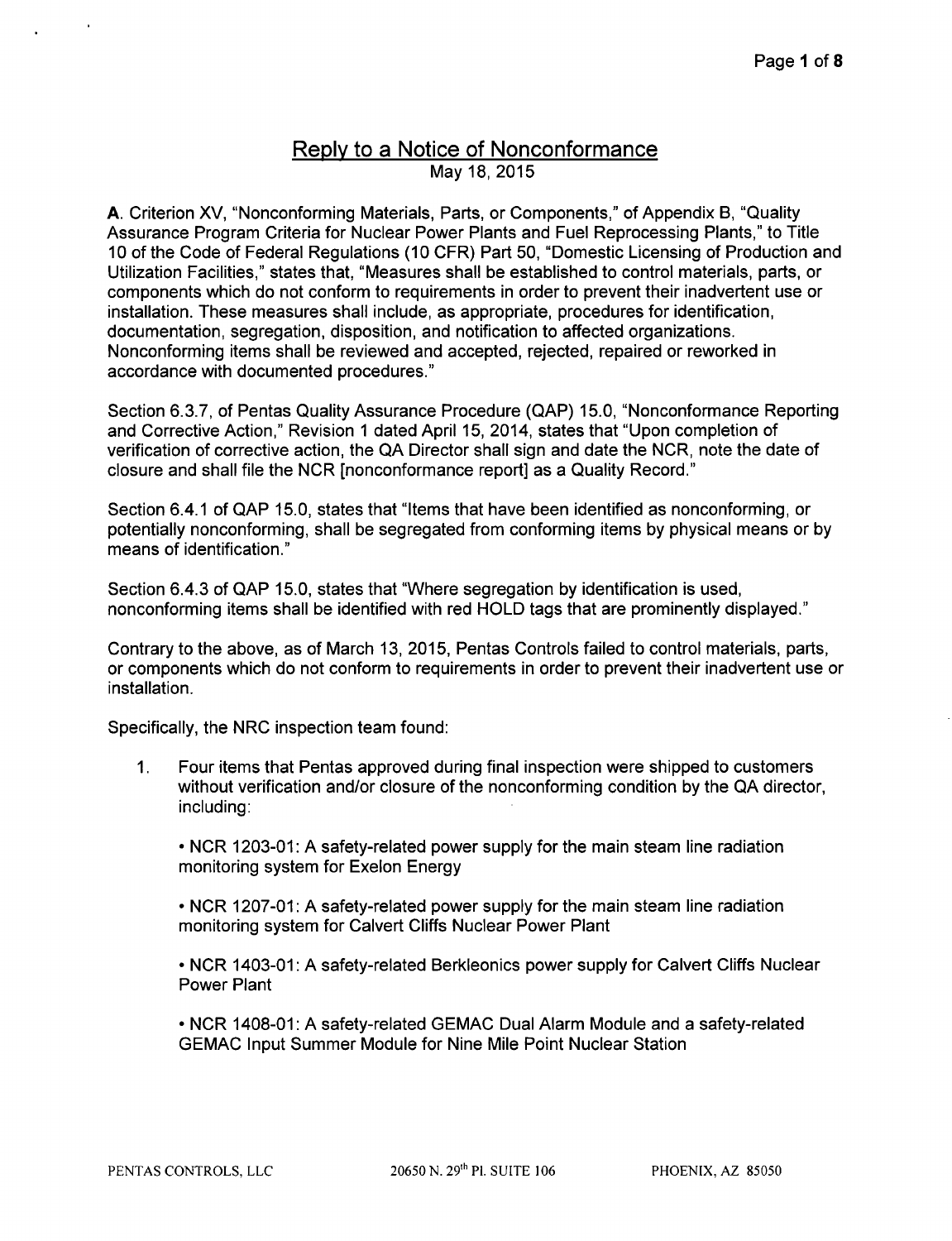- 2. A Fluke 87 (ID: PCI-022) Multimeter was found with a red 'Hold tags' attached to it and no NCR was generated when the equipment was removed from service and placed in the designated segregation area. As a result of not generating the NCR Pentas failed to verify where this equipment was previously used and perform an evaluation to validate if the readings provided by the affected equipment still within the calibration range.
- 3. Approximately 30 items physically located in the designated segregation area did not have 'Hold tags' attached to them or open NCR's to document the nonconforming condition. Many of these items were actually conforming but were stored with nonconforming items in a manner that could allow the inadvertent use or installation of nonconforming items.

This issue has been identified as Nonconformance 99901456/2015-201-01.

(1) The reason for the noncompliance, or if contested, the basis for disputing the noncompliance.

Pentas Controls accepts this nonconformance and offers the following discussion regarding the reasons for the nonconformance. Pentas Controls initiated Corrective Action Request C1503-01 to address this nonconformance.

With respect to the NCRs, Pentas Controls documents all repair or corrective action activities within each respective Project Traveler. In cases where an NCR has been initiated with respect to a deficient component, or other project related issue, the NCR in some cases has been viewed as "in addition to" the information that will be thoroughly documented in the respective Project Traveler as the project moves forward. In some cases, this has led to NCR's not being updated appropriately for closure in a timely manner.

With respect to PCI-022, this instrument had recently been returned from calibration at the approved Calibration Laboratory. It had not been issued for any project prior to being issued to the technician. Initially powering up the instrument, the technician immediately identified that that the display was erratic. The technician returned the instrument to the Logistics Manager. There was no discussion or communication with respect to initiation of an NCR to track disposition of the erratic display on the instrument.

With respect to the segregation area, the majority of components observed in that area were not nonconforming. Pentas Controls believes the issue to center more in storing conforming, or possible conforming components in that area. At the time of this inspection, the only nonconforming part stored in the segregation area was PCI-022. As noted in the nonconformance, QAP 15.0 provides the instructions for segregation, which was not adequately complied with.

(2) The corrective steps that have been taken and the results achieved.

a. Pentas Controls has initiated a Corrective Action Review Group that includes the QA Director, Logistics Manager, and Engineering Director. This group will meet approximately once a month to review every open NCR and CAR. The purpose will be to provide and enter status updates, determine additional actions that should be performed, determine if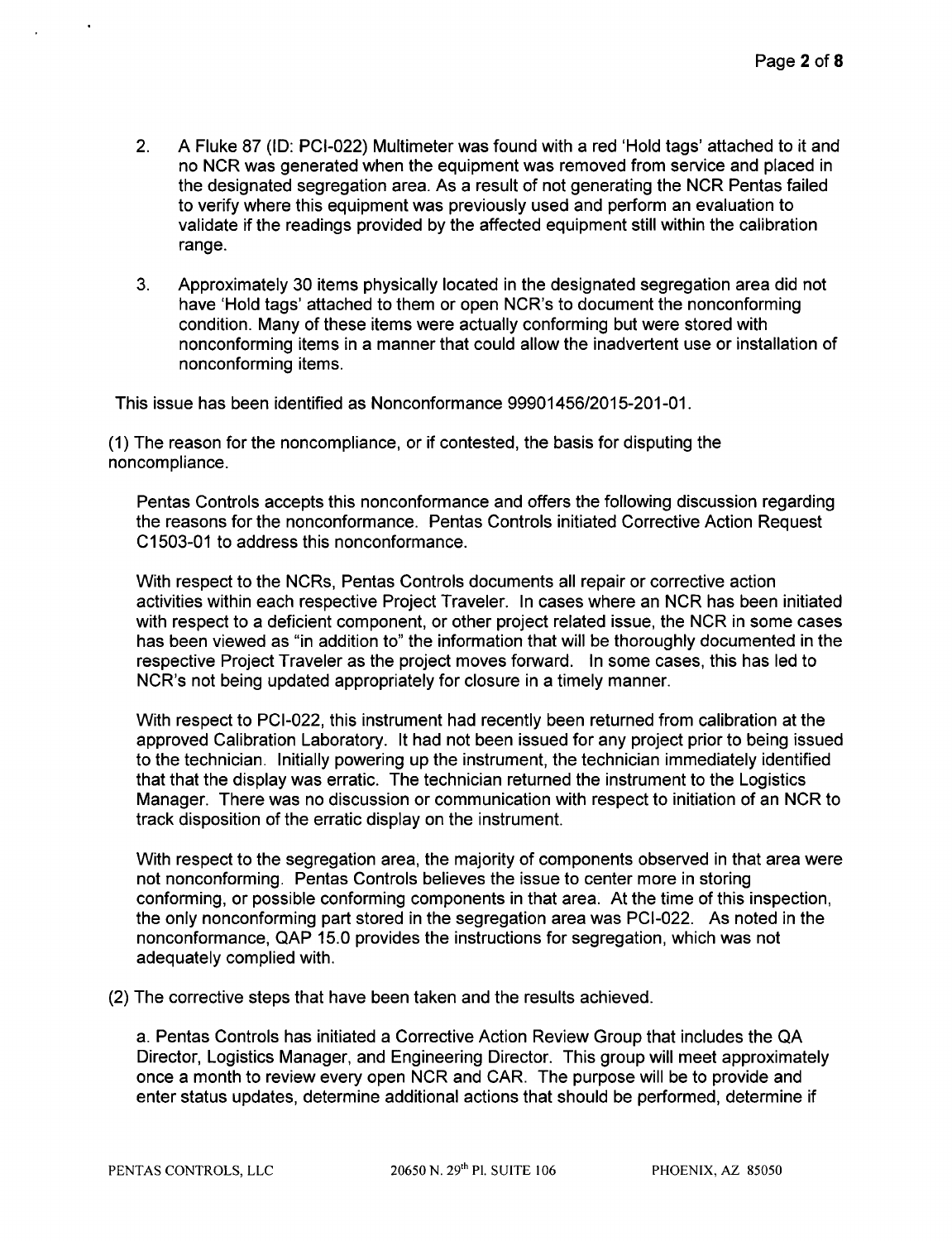closure is warranted and perform closure actions if possible. The review group has met on one occasion to date with positive results. This effort is to ensure actions are timely, and backlog is minimized.

b. Pentas Controls NCR 1503-05 was initiated to document the problem with PCI-022. This NCR will remain open until as found calibration results are received from the calibration laboratory, and document the verification that this instrument was not used in any shop activities subsequent to the last calibration.

c. The nonconforming part segregation area has been firmly established, with no conforming parts stored or remaining in this area.

(3) The corrective steps that will be taken to avoid noncompliances.

a. The Corrective Action Review Group will continue to meet and review all open NCR/CARs each month. It is anticipated that this will prevent any instances of components being shipped with related NCRs remaining open.

b. Training sessions will be conducted with all personnel to reiterate the importance of documenting deficiencies in NCRs or CARs.

(4) The date when corrective action will be completed.

All corrective actions will be implemented by August 18, 2015.

B. Criterion XVI, "Corrective Action," of Appendix B to 10 CFR Part 50, states that, "Measures shall be established to assure that conditions adverse to quality, such as failures, malfunctions, deficiencies, deviations, defective material and equipment, and nonconformances are promptly identified and corrected. In the case of significant conditions adverse to quality, the measures shall assure that the cause of the condition is determined and corrective action taken to preclude repetition. The identification of the significant condition adverse to quality, the cause of the condition, and the corrective action taken shall be documented and reported to appropriate levels of management."

Section 6.2.1 of Pentas QAP 16.0, "Corrective Action," Revision 1 dated June 9, 2013, states that "Conditions adverse to quality, including significant conditions adverse to quality, shall be identified promptly and corrected as soon as practical."

Contrary to the above, as of March 13, 2015, Pentas failed to establish measures to ensure that conditions adverse to quality were promptly identified and corrected. Specifically, for the sample of open corrective action requests (CARs) selected, the NRC inspection team noted that CARs had not been promptly corrected, including:

**-** C1311-01: NUPIC audit finding (VA 13223-01) documenting a recurrence of not having a basis for selecting critical characteristics when conducting commercial grade dedication. This CAR has been open for 16 months.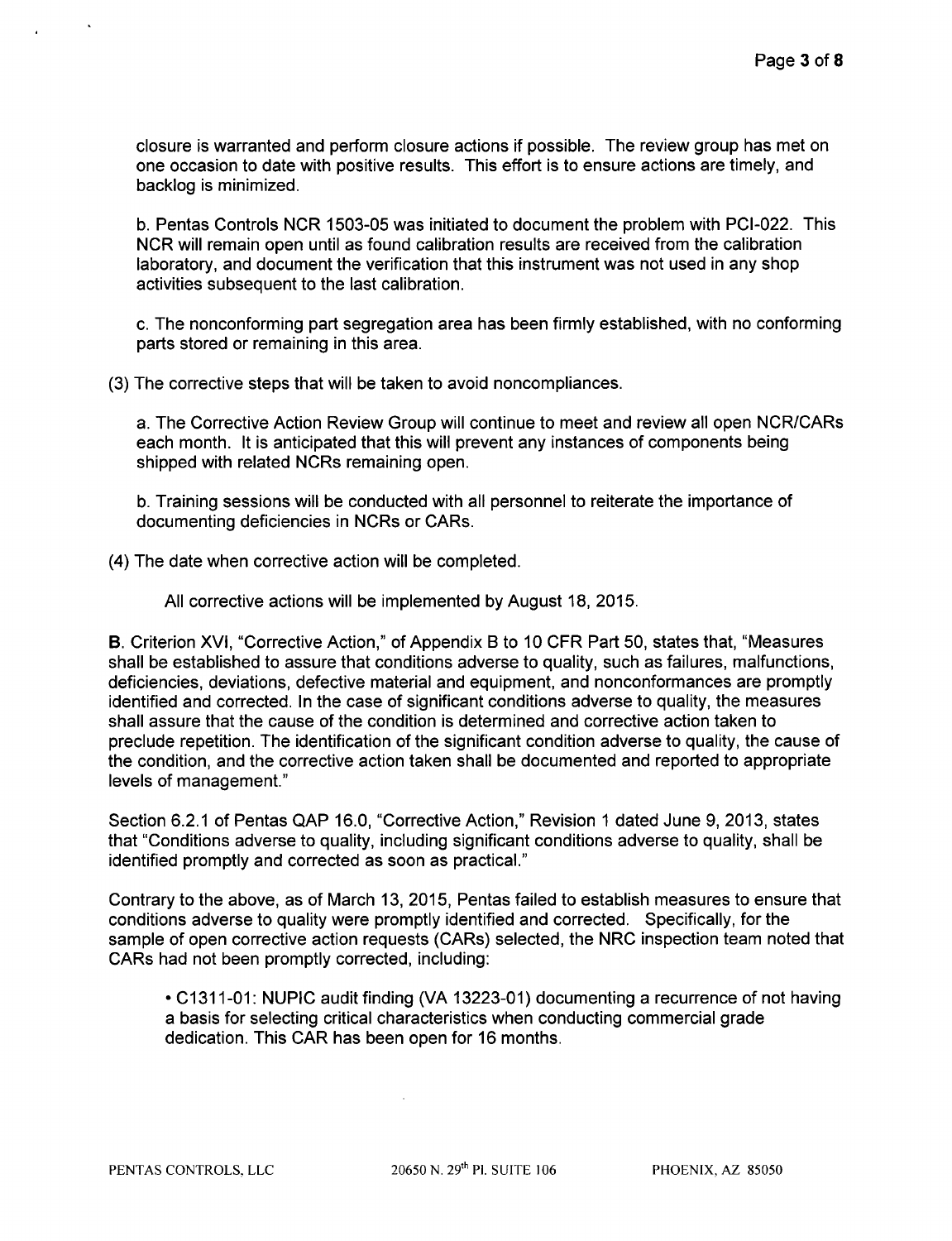• C1311-03: NUPIC audit finding (VA 13223-05) documenting a recurrence that recorded test data was not aligned with the established acceptance criteria. This CAR has been open for 16 months.

\* C1402-07: An internal audit finding documenting a recurring failure to conduct surveys of suppliers. This CAR has been open for 15 months.

This issue has been identified as Nonconformance 99901456/2015-201-02

(1) The reason for the noncompliance, or if contested, the basis for disputing the noncompliance.

Pentas Controls will also address the corrective action issues identified in this nonconformance in Corrective Action Request **C1** 503-01.

While Pentas Controls accepts this nonconformance, the Pentas Controls takes exception to the characterization of the three Correction Action Request examples identified in the Nonconformance. The nonconformance states that CAR's **C1** 311-01, **C1** 311-03, and C1402-07 document a "recurrence" of a deficiency. This wording implies that the problems were previously identified which in turn would imply that previous corrective actions were ineffective.

A review was conducted of NUPIC Audit, VA 13223, November 4-8 2013, Pentas Controls Internal Audit 2014-01, February 3-7 2014, NUPIC Audit CENG 22994, May 2-9 2011. Audit 13223 identified these issues with no mention that the issues were repeat occurrences. There is no evidence or indication of any problems being previously identified with respect to bases for selecting critical characteristics, dedication test data/order alignment, or commercial grade surveys of suppliers. As these issues were not previously identified, Pentas Controls believes these CARs do not constitute a recurrence of a previously identified problem, or ineffective corrective actions.

With respect to CARs C1311-01 and C1311-03, the two issues were identified during the aforementioned NUPIC audit. As a result of the concern, Pentas Controls committed to review every Commodity Test Dedication Evaluation (CTDE) and Equivalency Evaluation, and revise any of these documents that: 1) required additional bases, or: 2), required reorder of the test steps. Since this required a review of over 600 documents, NUPIC agreed that Pentas Controls would conduct reviews for each document prior to use, revise if necessary prior to use. The Pentas Controls Engineering Director created two (2) separate data bases to track completion of reviews and revisions.

Subsequently, the NUPIC Lead Auditor performed a follow-up review for closure of the audit findings, which is documented in Duke Energy letter dated 4/22/2014. The two findings that were internally documented in the respective CARs were closed with the following statements:

*The Engineering Director has reviewed all Equivalency Evaluations to identify those that require updating with improved justifications. PCI maintains several hundred Equivalency Evaluations. The Director has created spreadsheets identifying those Equivalency Evaluations that will require revision, as well as identifying those that are*

**PENTAS CONTROLS, LLC** 20650 N. **29th** PI. SUITE 106 **PHOENIX,** AZ **85050**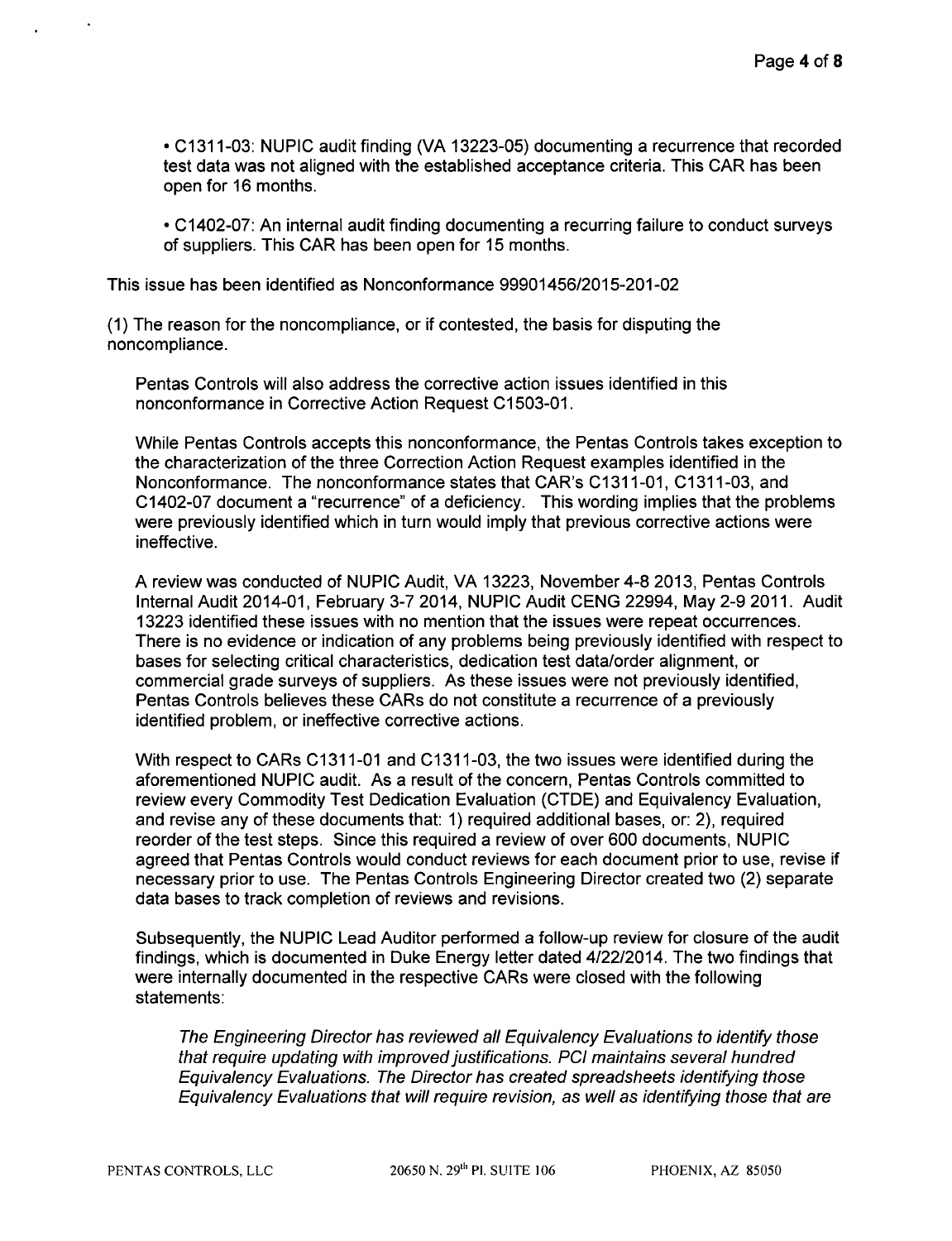*currently acceptable (example attached). Each Equivalency Evaluation requiring revision will be revised prior to its use. The spreadsheets will be used to track these revisions to completion.*

*Pentas Controls is in the process of revising all of their CTDE Procedures and Commodity Test Data Sheets to align with the sequence steps for testing and recording the data. Since PCI has numerous CTDE testing procedures, they have created a log to show which has been revised. PCI will continue to revise the CTDE procedures as required for new commodities needed to be dedicated. The PCI CTDE Log will* be *updated in include the revised procedures when reviewed and approved for usage.*

NUPIC considered this a longer term project, to review/revise over 600 documents, so was satisfied with the process for the project, and closed the findings. However, Pentas Controls elected to use the CARs to track the review/revision activities to completion. Further, Pentas Controls has determined that completion of this project has been less than timely, and is devoting additional resources for completion. Pentas Controls will continue to track progress of this project with these CARs, and will update the CARs each month to monitor progress. The CARs will be closed when the review/revision project can be verified as complete.

C1402-07 was initiated during the internal audit, 2014-01 February 4-7 2014, because the Lead Auditor felt that wording within QAP 7.5, "Commercial Grade Surveys", required surveys of all suppliers, regardless of whether or not the supplier provided Safety or Quality related parts, components or services. This was not the intent of the procedure. Subsequently, the QAP 7.5 was revised on April 15, 2014 to clarify when and for what purpose a commercial grade service would be performed. In addition to this, recommendations were included to consider relocating portions of QAP 7.5 to other procedures, and deleting QAP 7.5, since at present Pentas Controls does not maintain any Quality Suppliers on the Approved Suppliers list that would necessitate performance of a Commercial Grade Survey.

Since this decision was not felt to be a high priority, closure of this CAR lacked timeliness, and did not meet expectations.

- (2) The corrective steps that have been taken and the results achieved.
	- a) C1402-07 is now closed. QAP 7.5, "Commercial Grade Surveys", will be retained and utilized in the event Pentas Controls deems a Commercial Grade Survey necessary for acceptance of Quality or Safety Related parts or services.
	- b) The Corrective Action Review Group has been implemented to review every open NCR and CAR on an approximate monthly basis. The first group meeting has occurred with positive results. This group will review every open NCR and CAR on an approximate monthly basis to update, determine additional actions needed, or close as appropriate.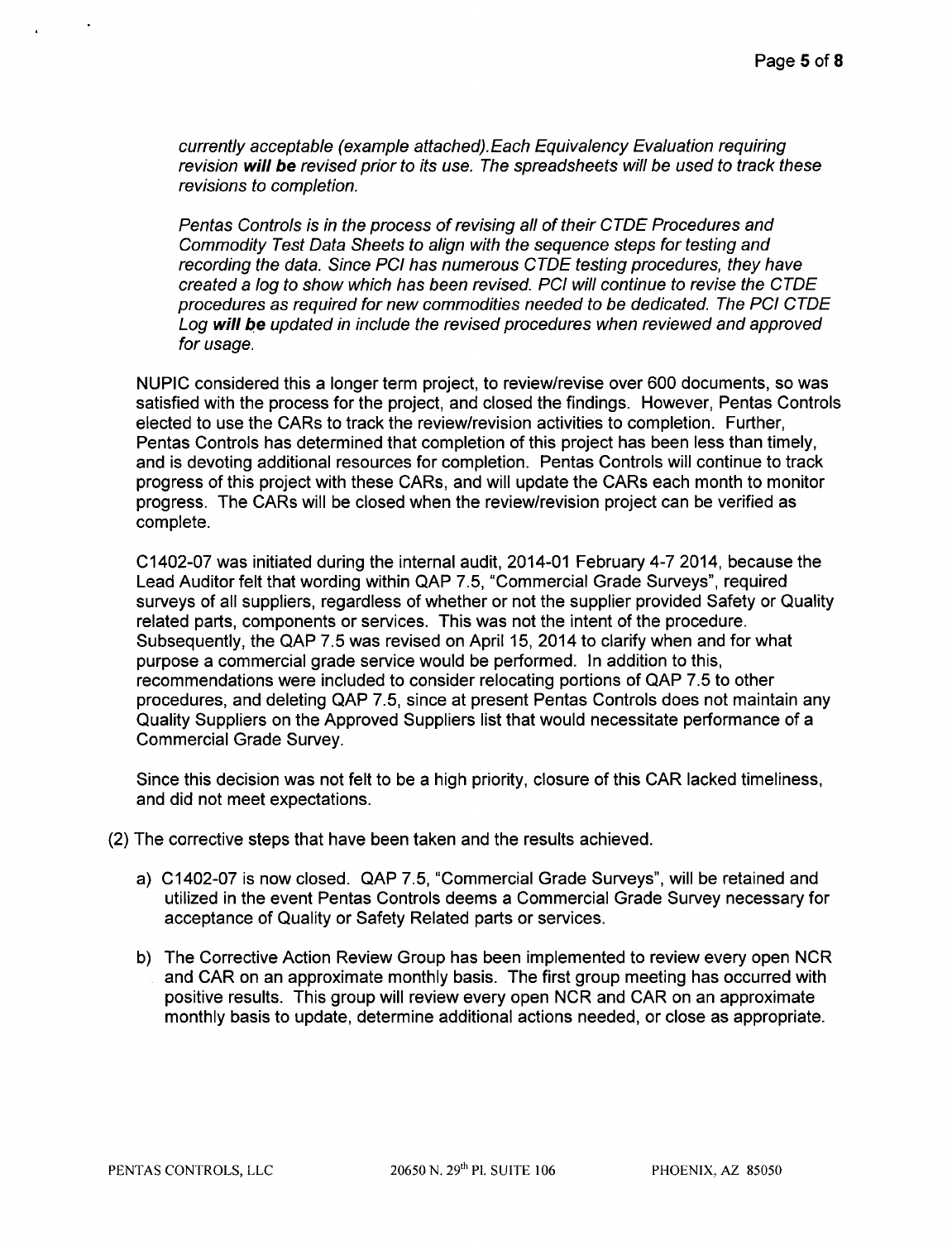(3) The corrective steps that will be taken to avoid noncompliances.

- a) With the implementation of the Corrective Action Review Group, it is anticipated that no noncompliances with respect to promptness or timeliness of Corrective Actions, or closure of CARs, will reoccur.
- b) With additional resources assigned, we expect the CTDE and Equivalency Evaluation will be completed in a more timely manner.
- (4) The date when corrective action will be completed.

Corrective actions will be complete by August 18, 2015.

C. Criterion Ill, "Design Control," of Appendix B to 10 CFR Part 50 states, in part, that "Measures shall also be established for the selection and review for suitability of application of materials, parts, equipment, and processes that are essential to the safety-related functions of the structures, systems and components."

Section 6.3, "Commodity Dedication Plan," of QAP-7.3, "Commercial Grade Dedication," Revision 2 dated September 6, 2013, states, in part, that the Commodity Dedication Specification Plan lists all critical characteristics for the applicable commodity type, and lists the attributes to be verified for the critical characteristics. The verification shall provide reasonable assurance that the correct commodity type with the proper values has been selected for use.

Contrary to the above, as of March 13, 2015, Pentas Controls failed to establish adequate measures for the selection and review for suitability of application of materials that are essential to the safety-related functions of the structures, systems, and components. Specifically,

- 1. Pentas' EQ# X17-004, "Equivalency Evaluation for NLI 913189-A Firing Board w/ Terminal strip," identified FR-4 board as an acceptable alternative for the original glass epoxy substrate. Duane Arnold purchase order (PO) 0232796 for seismically qualified safetyrelated Pentas Controls PCI-913189-Al firing board and terminal strips identified the board material as FR-4. Pentas' Commodity Dedication Plan Specification Data Sheet (CSN) M02, "Commodity Type Description: Circuit board," for PO 0232796 identified the acceptance method for board material as Hipot testing. The Hipot testing performed by Pentas did not verify the chemical composition of the board material and no laboratory testing was performed to verify the board's chemical composition. CSN M02 acceptance method for board material did no provide reasonable assurance the circuit board material was FR-4 board as required by PO 0232796.
- 2. Pentas' EQ# X17-004 identified tin/lead plating as an acceptable alternative for the plating material. Duane Arnold PO 0232796 identified tin/lead as the plating material for circuit boards traces and pads. Pentas' CSN M02 for PO 0232796 identified the acceptance method for plating material as conductivity testing. The conductivity testing performed by Pentas did not verify the chemical composition of plating material and no laboratory testing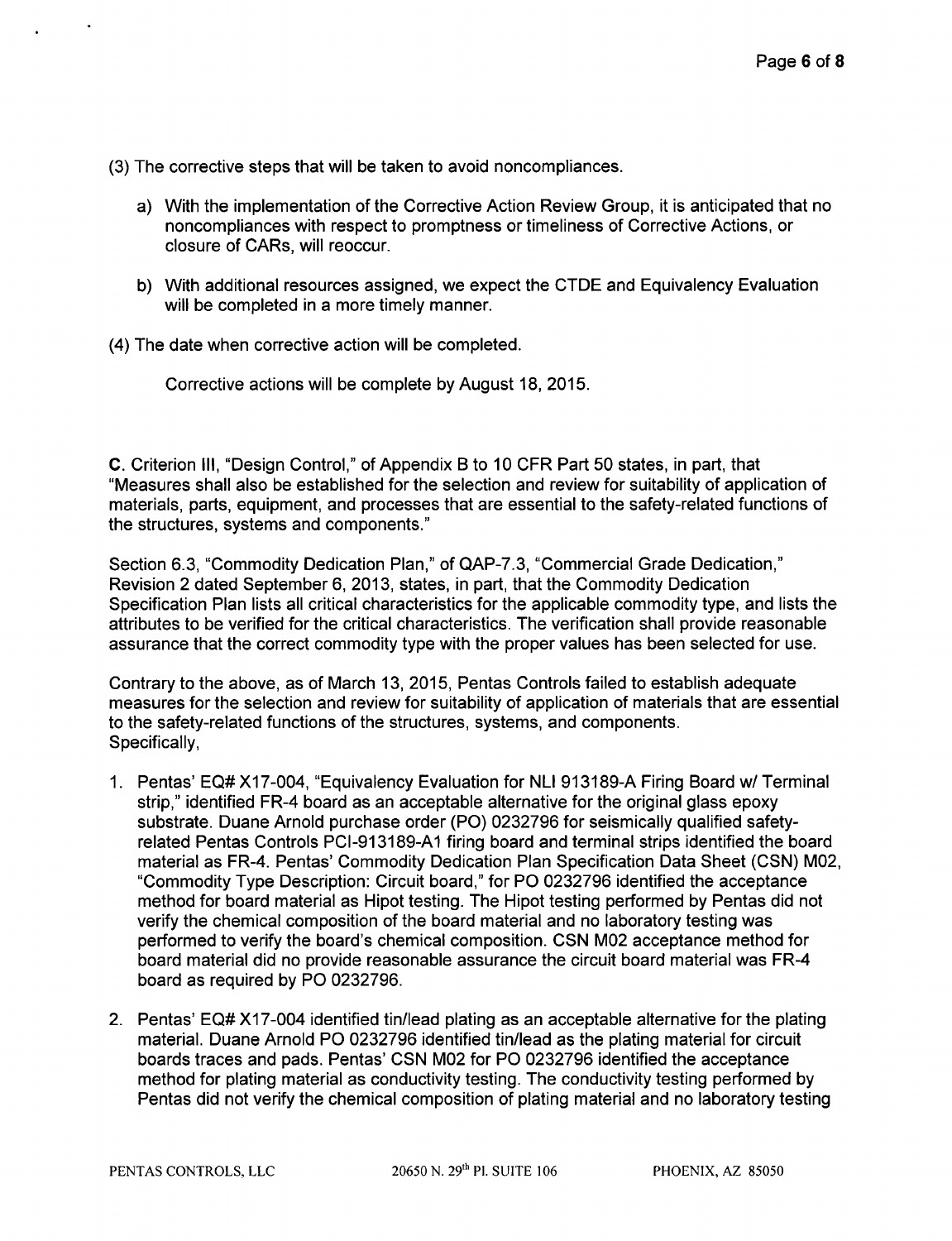was performed to verify the plating material chemical composition. CSN M02 acceptance method for plating material did not provide reasonable assurance the plating material was tin/lead board as required by PO 0232796.

This issue has been identified as Nonconformance 99901456/2015-201-03

(1) The reason for the noncompliance, or if contested, the basis for disputing the noncompliance.

Pentas Controls initiated CAR 1503-07 to address this issue.

FR4 was erroneously identified on the Commodity Test Dedication Data form as an acceptance criteria for laminate material. Laminate material was erroneously listed as the critical characteristic in the Equivalency Evaluation and in the Commodity Test Dedication Evaluation for circuit boards. Dielectric strength should have been listed as the critical characteristic for laminate material for the circuit board. The critical characteristics for the circuit board should have been listed as conductance and dielectric strength of material. The acceptance criteria should have been identified on the form as greater than 2kv per mil for dielectric strength, and less than 0.5 ohms for conductance.

The trace plating material, tin/lead, is described in Pentas Controls Equivalency Evaluation, EQ# X17-004, as the accepted plating material for circuit boards. There does not appear to be a standard requirement contained in any bases documentation requiring dedication to include verification of the chemical constituency of the trace material. The acceptability determination is based solely on the material's conductance. The acceptability of alternative circuit board trace materials, such as gold, platinum and silver, would also be based on the material's conductance within the circuit board. While resistance for these materials would be significantly less than tin/lead, conductance remains as the means to determine acceptability for circuit board dedication.

Pentas Controls has thoroughly reviewed the Duane Arnold PO 02327296 (correction, as there is no Duane Arnold PO 0232796) several times. Pentas Controls could find no request, reference, or description from Duane Arnold in their purchase order for tin/lead plating for the circuit board. Pentas Controls cannot recall ever receiving a specific request from any organization specifying a plating material for circuit boards.

Consequently, the suitability and acceptance of the materials that constitute Pentas Controls circuit boards was appropriately tested and dedicated. However, the Commodity Test Dedication Evaluation and Commodity Test Dedication Data form created discrepancies that led to this nonconformance, and require revision.

(2) The corrective steps that have been taken and the results achieved.

The bases for the critical characteristics for circuit board dedication and acceptability are stated in EPRI NP-5652 and TR-1 02260, "Plant Engineering: Guidelines for Acceptance of Commercial Grade Items in Nuclear Safety Related Application." This document supports the past and current process for Pentas Controls dedication of printed circuit boards.